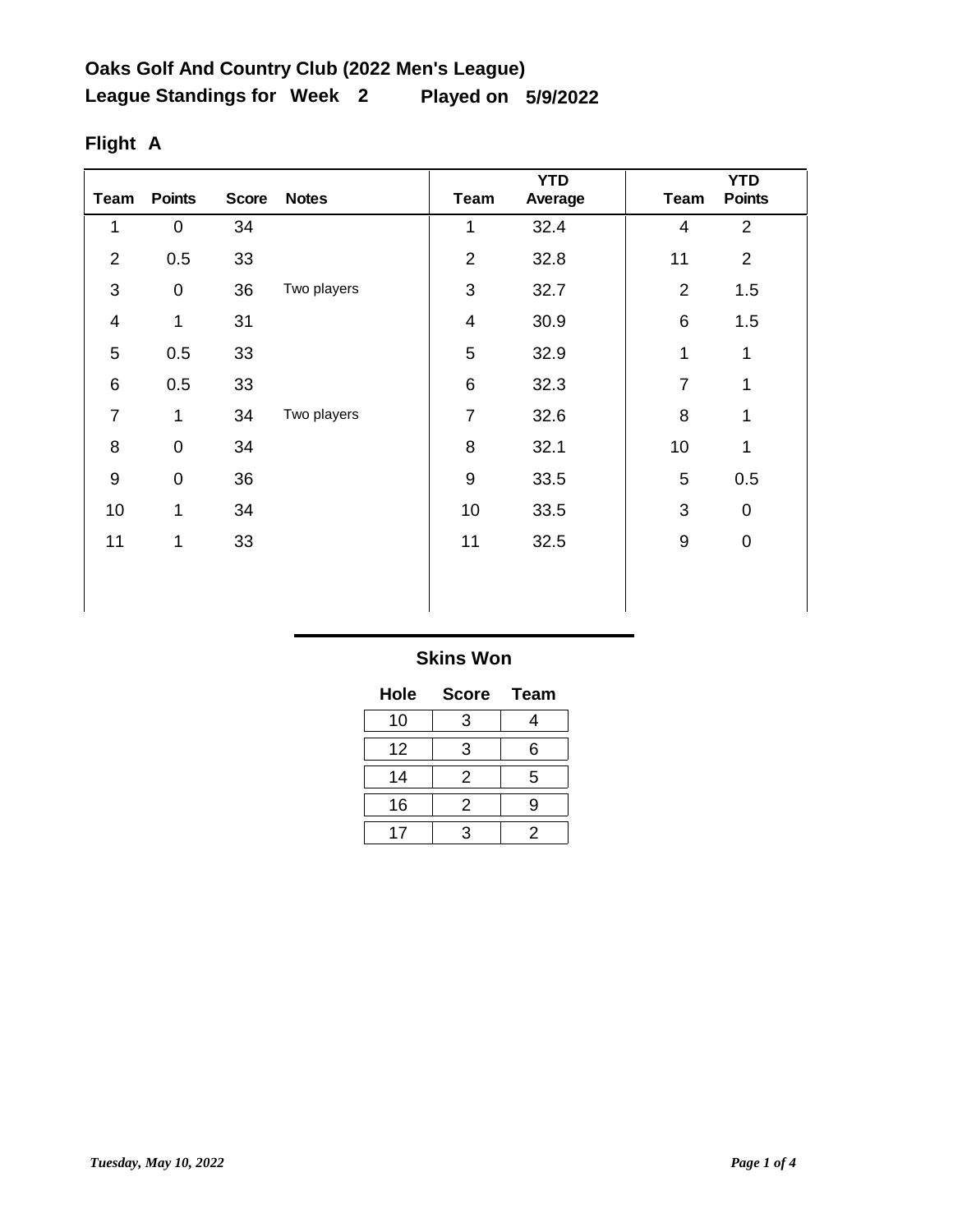| <b>Team</b> | <b>Points</b> | <b>Score</b>   | <b>Notes</b> | Team | <b>YTD</b><br>Average | <b>Team</b> | <b>YTD</b><br><b>Points</b> |
|-------------|---------------|----------------|--------------|------|-----------------------|-------------|-----------------------------|
| 12          | 0             | 40             | Two players  | 12   | 33.1                  | 16          | $\overline{2}$              |
| 13          | 0.5           | 34             |              | 13   | 33.9                  | 20          | $\overline{2}$              |
| 14          | 1             | 35             |              | 14   | 34.7                  | 22          | $\overline{2}$              |
| 15          | $\pmb{0}$     | 36             |              | 15   | 34.5                  | 13          | 1.5                         |
| 16          | 1             | 33             |              | 16   | 33.1                  | 14          | 1                           |
| 17          | $\pmb{0}$     | 36             |              | 17   | 33.5                  | 17          | 1                           |
| 18          | 1             | 33             |              | 18   | 32.9                  | 18          | 1                           |
| 19          | $\pmb{0}$     | 36             | Two players  | 19   | 34.1                  | 12          | $\mathbf 0$                 |
| 20          | $\mathbf{1}$  | 38             | Two players  | 20   | 33.8                  | 15          | $\mathbf 0$                 |
| 21          | $\pmb{0}$     | $\overline{0}$ | Default      | 21   | 34.8                  | 19          | $\mathbf 0$                 |
| 22          | 1             | 33             |              | 22   | 33.9                  | 21          | $\mathbf 0$                 |
|             |               |                |              |      |                       |             |                             |
|             |               |                |              |      |                       |             |                             |

# **Flight B**

| Hole | <b>Score</b> | Team |
|------|--------------|------|
| 12   |              | 19   |
| 16   |              | 16   |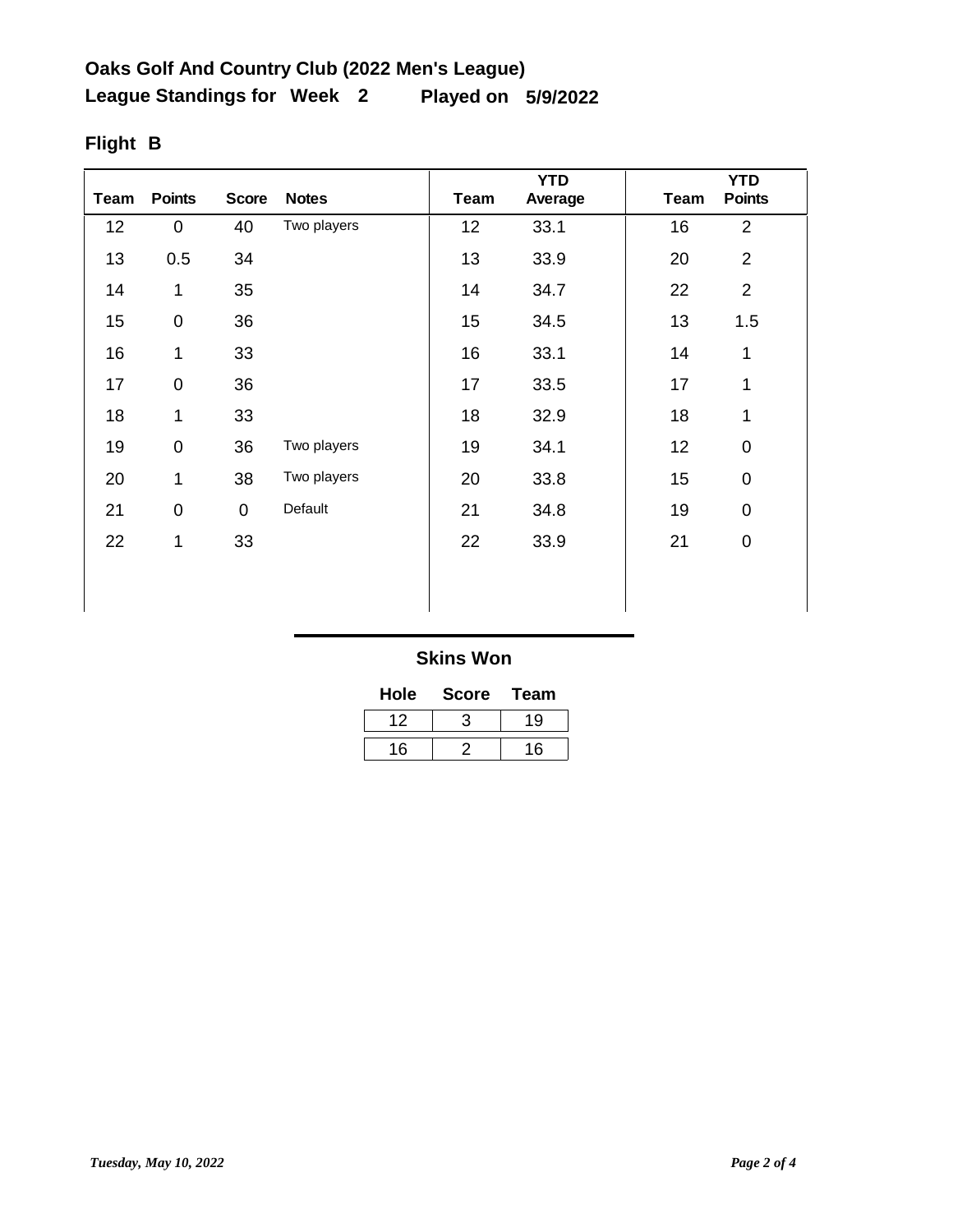| Team | <b>Points</b>       | <b>Score</b> | <b>Notes</b> | <b>Team</b> | <b>YTD</b><br>Average | <b>Team</b> | <b>YTD</b><br><b>Points</b> |
|------|---------------------|--------------|--------------|-------------|-----------------------|-------------|-----------------------------|
| 23   | 1                   | 34           | Two players  | 23          | 34.4                  | 24          | $\overline{2}$              |
| 24   | 1                   | 33           |              | 24          | 32.8                  | 30          | $\overline{2}$              |
| 25   | $\mathsf{O}\xspace$ | 37           |              | 25          | 36.8                  | 23          | 1                           |
| 26   | 1                   | 34           |              | 26          | 36.2                  | 26          | 1                           |
| 27   | $\mathbf 0$         | 36           |              | 27          | 36.2                  | 27          | 1                           |
| 28   | 1                   | 34           |              | 28          | 34.9                  | 28          | 1                           |
| 29   | $\boldsymbol{0}$    | 35           |              | 29          | 34.2                  | 29          | 1                           |
| 30   | 1                   | 32           |              | 30          | 34.0                  | 31          | 1                           |
| 31   | 1                   | 34           |              | 31          | 35.0                  | 33          | 1                           |
| 32   | $\mathsf 0$         | 35           |              | 32          | 35.7                  | 25          | $\mathbf 0$                 |
| 33   | $\mathbf 0$         | $\mathbf 0$  | Default      | 33          | 35.4                  | 32          | $\mathbf 0$                 |
|      |                     |              |              |             |                       |             |                             |
|      |                     |              |              |             |                       |             |                             |

# **Flight C**

| Hole | <b>Score</b> | Team |
|------|--------------|------|
|      | З            | 30   |
| з    | 2            | 31   |
|      | ว            | 26   |